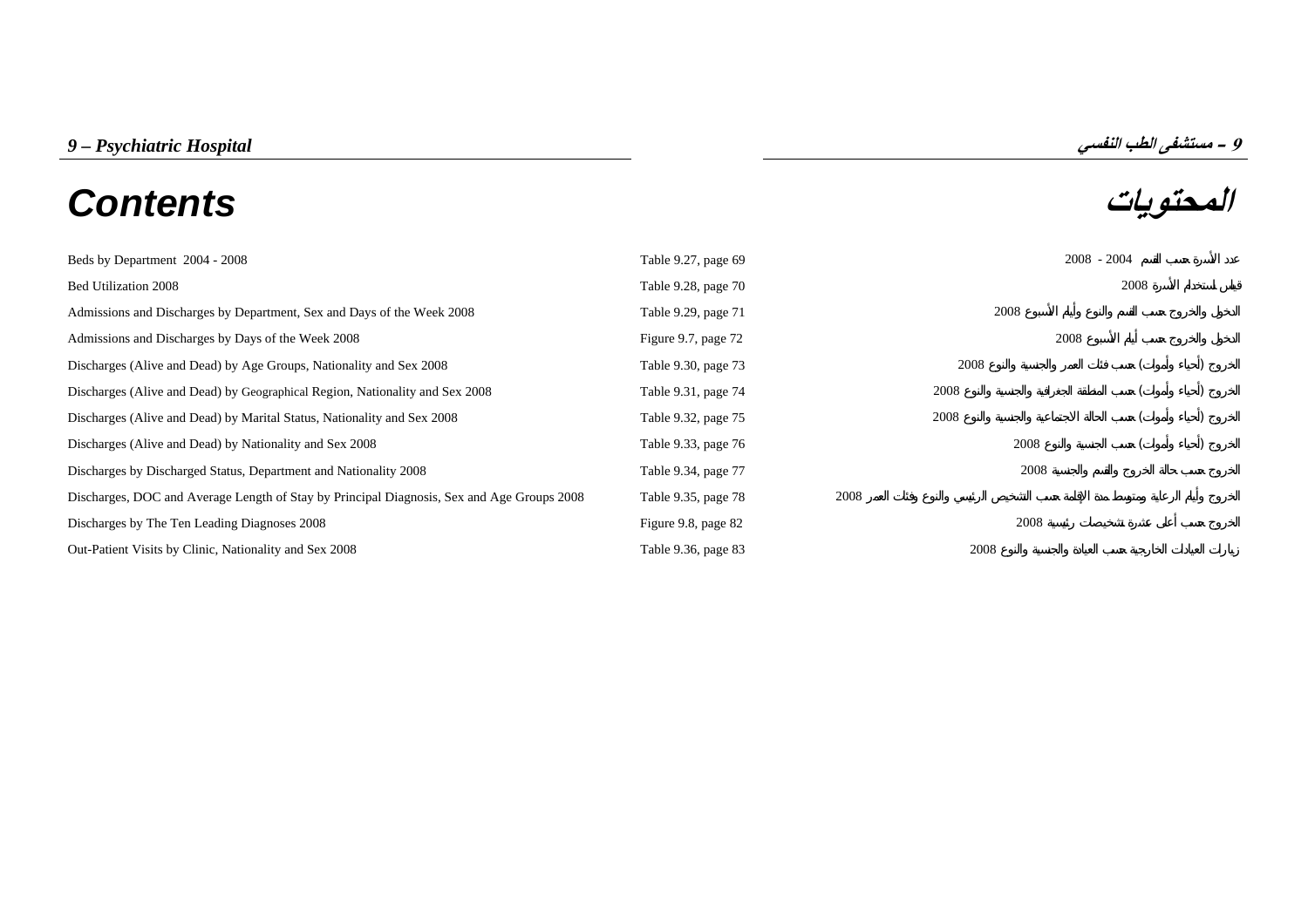#### **2008 - 2004**

**Beds by Department 2004 - 2008**

<span id="page-1-0"></span>

| <b>Department</b>         | 2008 | 2007 | 2006 | 2005 | 2004 |  |
|---------------------------|------|------|------|------|------|--|
| Psychiatric               | 82   | 63   | 63   | 63   | 63   |  |
| Child and Adolescent      | 12   | 12   | 12   | 12   | 12   |  |
| Drug and Alcohol          | 29   | 26   | 26   | 16   | 16   |  |
| Psycho-Geriatric          | 30   | 31   | 31   | 31   | 31   |  |
| <b>Mental Retardation</b> | 40   | 43   | 43   | 43   | 43   |  |
| Long Term Rehabilitation  | 33   | 39   | 39   | 39   | 39   |  |
| <b>Total</b>              | 226  | 214  | 214  | 204  | 204  |  |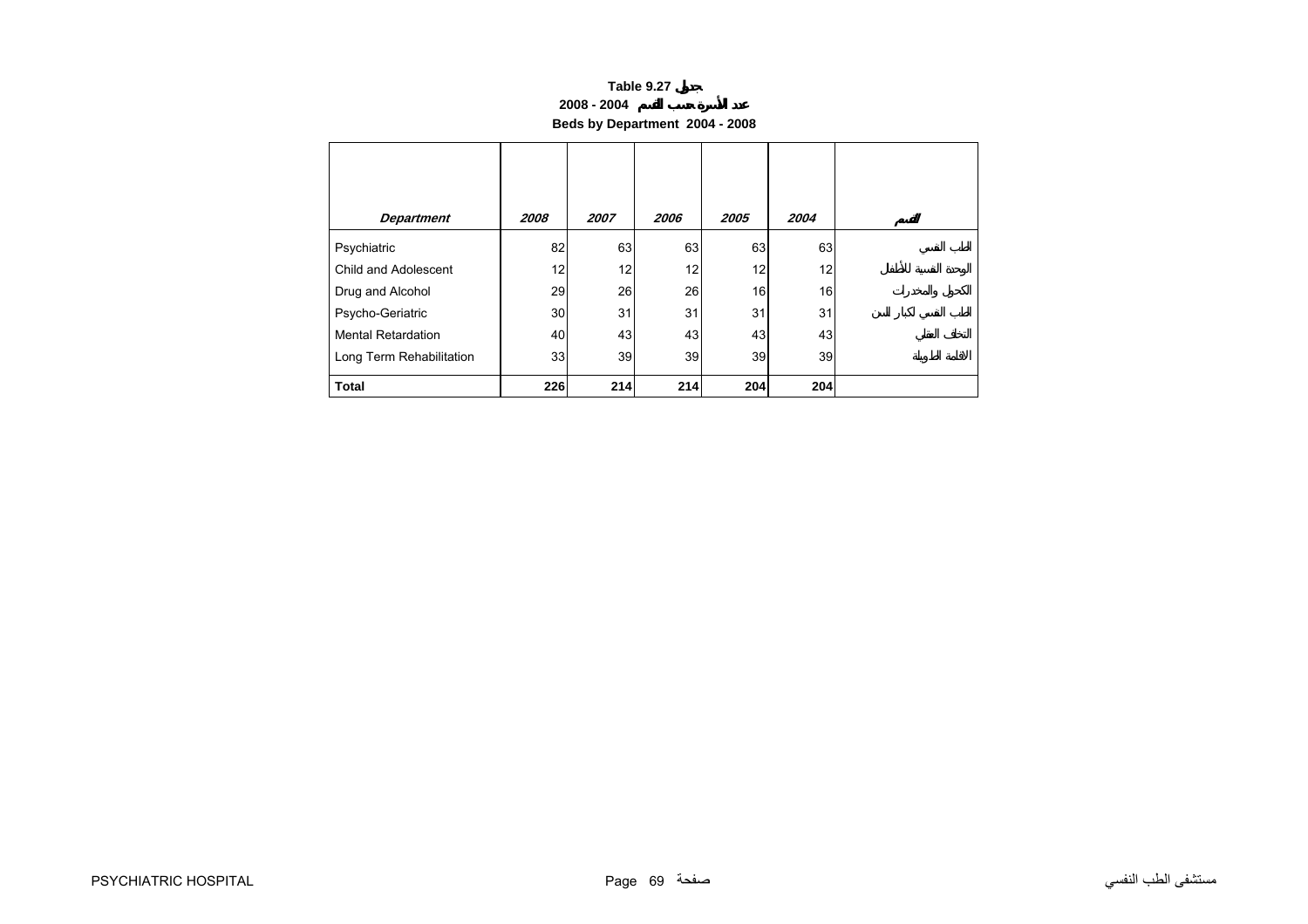| Table 9.28                  |
|-----------------------------|
| 2008                        |
| <b>Bed Utilization 2008</b> |

| Grand<br><b>Total</b> | <b>Long Term</b><br>Rehabilitation <sup>1</sup>                                                                                                                              | <b>Total</b> | <b>Mental</b><br><b>Retardation</b> | Psycho-<br>Geriatric | Drug &<br>Alcohol | Child &<br>Adolescent | <b>Psychiatric</b> | <b>Description</b>                                             |
|-----------------------|------------------------------------------------------------------------------------------------------------------------------------------------------------------------------|--------------|-------------------------------------|----------------------|-------------------|-----------------------|--------------------|----------------------------------------------------------------|
| 1,116                 |                                                                                                                                                                              | 1,116        | 51                                  | 56                   | 202               | 97                    | 710                |                                                                |
| 1,102                 |                                                                                                                                                                              | 1,102        | 39                                  | 102                  | 247               | 91                    | 623                | Total admissions                                               |
|                       |                                                                                                                                                                              |              |                                     |                      |                   |                       |                    | Total discharges                                               |
| 226                   | 33                                                                                                                                                                           | 193          | 40                                  | 30                   | 29                | 12                    | 82                 |                                                                |
| 82,716                | 12,078                                                                                                                                                                       | 70,638       | 14,640                              | 10,980               | 10,614            | 4,392                 | 30,012             | No. of beds                                                    |
|                       |                                                                                                                                                                              |              |                                     |                      |                   |                       |                    | Bed days available                                             |
| 86,527                | 1,830                                                                                                                                                                        | 84,697       | 17,333                              | 15,093               | 12,094            | 3,821                 | 36,356             | $\mathfrak{p}$                                                 |
|                       |                                                                                                                                                                              | 9            |                                     |                      |                   | 1                     | 6                  | Patient-days overnight <sup>2</sup><br>$\overline{\mathbf{c}}$ |
| 9                     |                                                                                                                                                                              |              |                                     |                      |                   |                       |                    | Patient days < 1 day $^2$                                      |
| 86,536                | 1,830                                                                                                                                                                        | 84,706       | 17,334                              | 15,093               | 12,095            | 3,822                 | 36,362             | $\overline{2}$                                                 |
|                       |                                                                                                                                                                              |              |                                     |                      |                   |                       |                    | Total Patient days <sup>2</sup>                                |
| 104.6                 | 15.2                                                                                                                                                                         | 119.9        | 118.4                               | 137.5                | 114.0             | 87.0                  | 121.2              | Bed occupancy rate                                             |
| 4.9                   |                                                                                                                                                                              | 5.7          | 1.0                                 | 3.4                  | 8.5               | 7.6                   | 7.6                |                                                                |
|                       |                                                                                                                                                                              |              |                                     |                      |                   |                       |                    | Turnover rate<br>3                                             |
| $-3.5$                |                                                                                                                                                                              | $-12.8$      | $-69.1$                             | $-40.3$              | $-6.0$            | 6.3                   | $-10.2$            | Turnover interval <sup>3</sup>                                 |
| 3.0                   |                                                                                                                                                                              | 3.0          | 0.1                                 | 0.2                  | 0.6               | 0.3                   | 1.9                |                                                                |
|                       |                                                                                                                                                                              |              |                                     |                      |                   |                       |                    | Average daily admission                                        |
| 3.0                   |                                                                                                                                                                              | 3.0          | 0.1                                 | 0.3                  | 0.7               | 0.2                   | 1.7                | Average daily discharge                                        |
| 79                    |                                                                                                                                                                              | 76.9         | 444                                 | 148                  | 49                | 42                    | 58                 |                                                                |
|                       |                                                                                                                                                                              |              |                                     |                      |                   |                       |                    | Average length of stay                                         |
|                       | 1) Long Term Rehabilitation: No. of patients were 11 in 2008, no new admission or discharge<br>took place in this unit, and the remiaining beds utilised for other services. |              |                                     |                      |                   | 2008                  | $11$               |                                                                |

*3) Turnover Interval: Negative sign indicate that the concerned department* : *( 3*

 *is utilising more beds than allocated .* .

<span id="page-2-0"></span> $\mathsf{r}$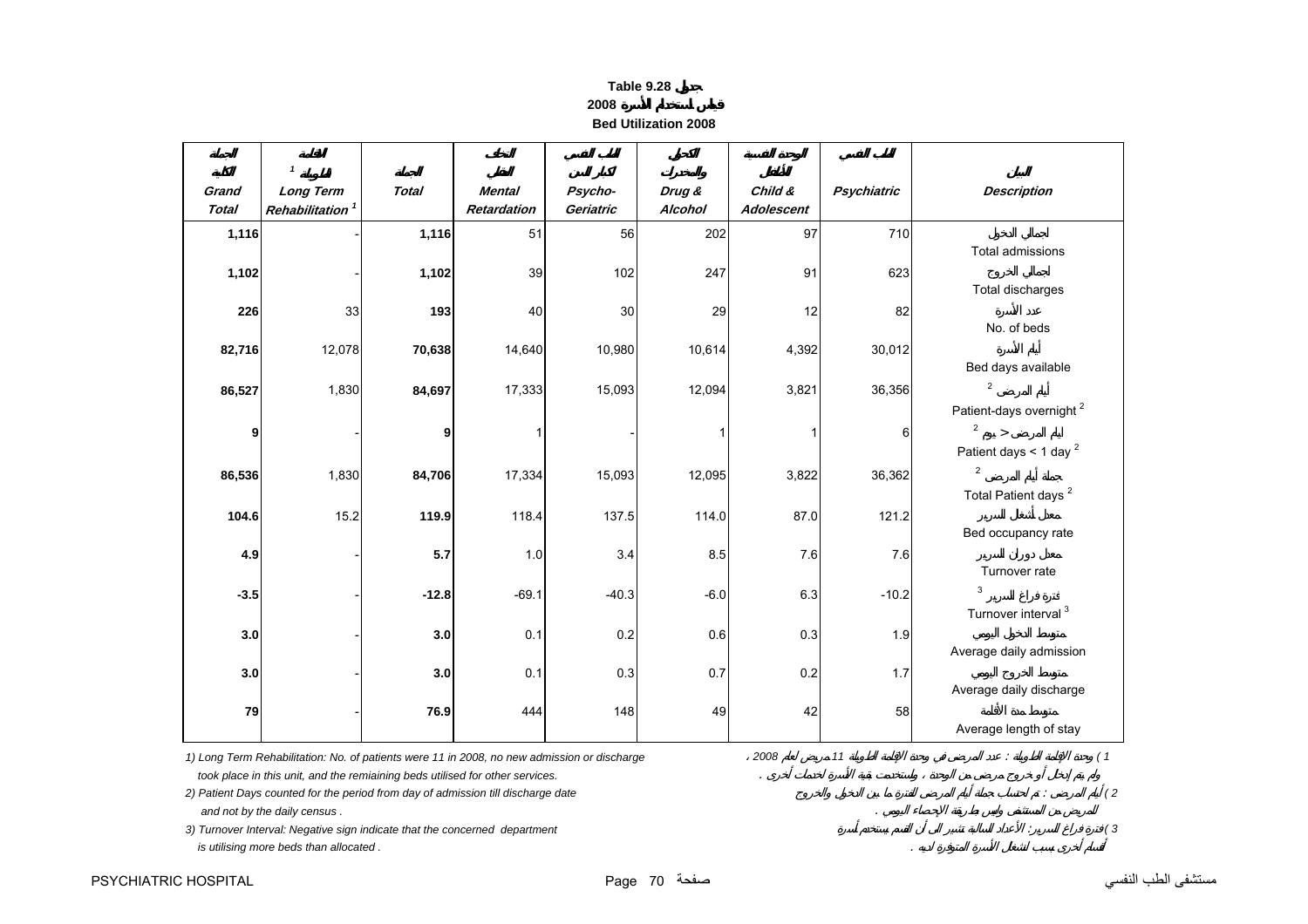<span id="page-3-0"></span>

| <b>Total</b> |       | Fri            |      | <b>Thurs</b>   |                | Wed            |                | <b>Tues</b>    |                | <b>Mon</b>     |                | Sun            |                | <b>Sat</b>     |      |            |                           |
|--------------|-------|----------------|------|----------------|----------------|----------------|----------------|----------------|----------------|----------------|----------------|----------------|----------------|----------------|------|------------|---------------------------|
|              |       |                |      |                |                |                |                |                |                |                |                |                |                |                |      |            |                           |
|              |       |                |      |                |                |                |                |                |                |                |                |                |                |                |      |            |                           |
| Disch.       | Adm.  | Disch.         | Adm. | Disch.         | Adm.           | Disch.         | Adm.           | Disch.         | Adm.           | Disch.         | Adm.           | Disch.         | Adm.           | Disch.         | Adm. | <b>Sex</b> | <b>Department</b>         |
| 369          | 426   | 9              | 34   | 53             | 76             | 77             | 69             | 54             | 76             | 89             | 68             | 79             | 68             | 8              |      | 35 Male    |                           |
| 254          | 284   | 9              | 28   | 88             | 50             | 47             | 51             | 23             | 37             | 31             | 47             | 51             | 49             | 5              |      | 22 Female  | Psychiatric               |
| 64           | 65    |                |      | 35             | 5              | 11             | 4              | 8              | 14             | $\overline{4}$ | 21             | 6              | 21             |                |      | - Male     |                           |
| 27           | 32    |                | 2    | 11             | 1              | 4              |                | 3              | 6              | $\mathbf{2}$   | 5              | 6              | 17             |                |      | - Female   | Child & Adolescent        |
| 214          | 196   | 20             | 3    | 38             | 30             | 27             | 35             | 29             | 57             | 47             | 25             | 38             | 45             | 15             |      | 1 Male     |                           |
| 33           | 6     |                |      | 3              |                | 13             | 1              |                | $\mathbf{1}$   | 5              |                | 8              | 3              | 4              |      | - Female   | Drug & Alcohol            |
| 64           | 30    |                | 2    | 4              | $\overline{a}$ | 5 <sup>1</sup> | $\overline{4}$ | 6              | 10             | 41             | $\mathbf{3}$   | 5              | $\overline{7}$ | $\overline{2}$ |      | 2 Male     |                           |
| 38           | 26    | $\overline{2}$ | 2    | 19             | 8              | 4              | 6              | $\overline{2}$ | $\overline{1}$ | $\overline{7}$ | 5              | 4              | Δ              |                |      | - Female   | Psychogeryatric           |
| 23           | 30    |                |      | 3              | 5              | 5 <sup>1</sup> | $\overline{7}$ | 3              | 5              | $\overline{7}$ | $\overline{4}$ | 3 <sub>l</sub> | $\overline{7}$ | $\overline{2}$ |      | 1 Male     |                           |
| 16           | 21    |                | 2    | $\overline{c}$ | 6              | 5              | $\overline{2}$ | $\overline{4}$ | 6              | 3              | 2              | 2              |                |                |      | 2 Female   | <b>Mental Retardation</b> |
|              |       |                |      |                |                |                |                |                |                |                |                |                |                |                |      | - Male     |                           |
|              |       |                |      |                |                |                |                |                |                |                |                |                |                |                |      | - Female   | Long Term Rehabilitation  |
| 734          | 747   | 30             | 40   | 133            | 118            | $125$          | 119            | 100            | 162            | 188            | 121            | 131            | 148            | 27             |      | 39 Male    |                           |
| 368          | 369   | 12             | 34   | 123            | 65             | 73             | 61             | 32             | 51             | 48             | 60             | 71             | 74             | 9              |      | 24 Female  | <b>Total</b>              |
| 1,102        | 1,116 | 42             | 74   | 256            | 183            | 198            | 180            | 132            | 213            | 236            | 181            | 202            | 222            | 36             |      | 63 Total   |                           |

**جدول 9.29 Table الدخول والخروج حسب القسم والنوع وأيام الأسبوع<sup>2008</sup> Admissions and Discharges by Department, Sex and Days of the Week 2008**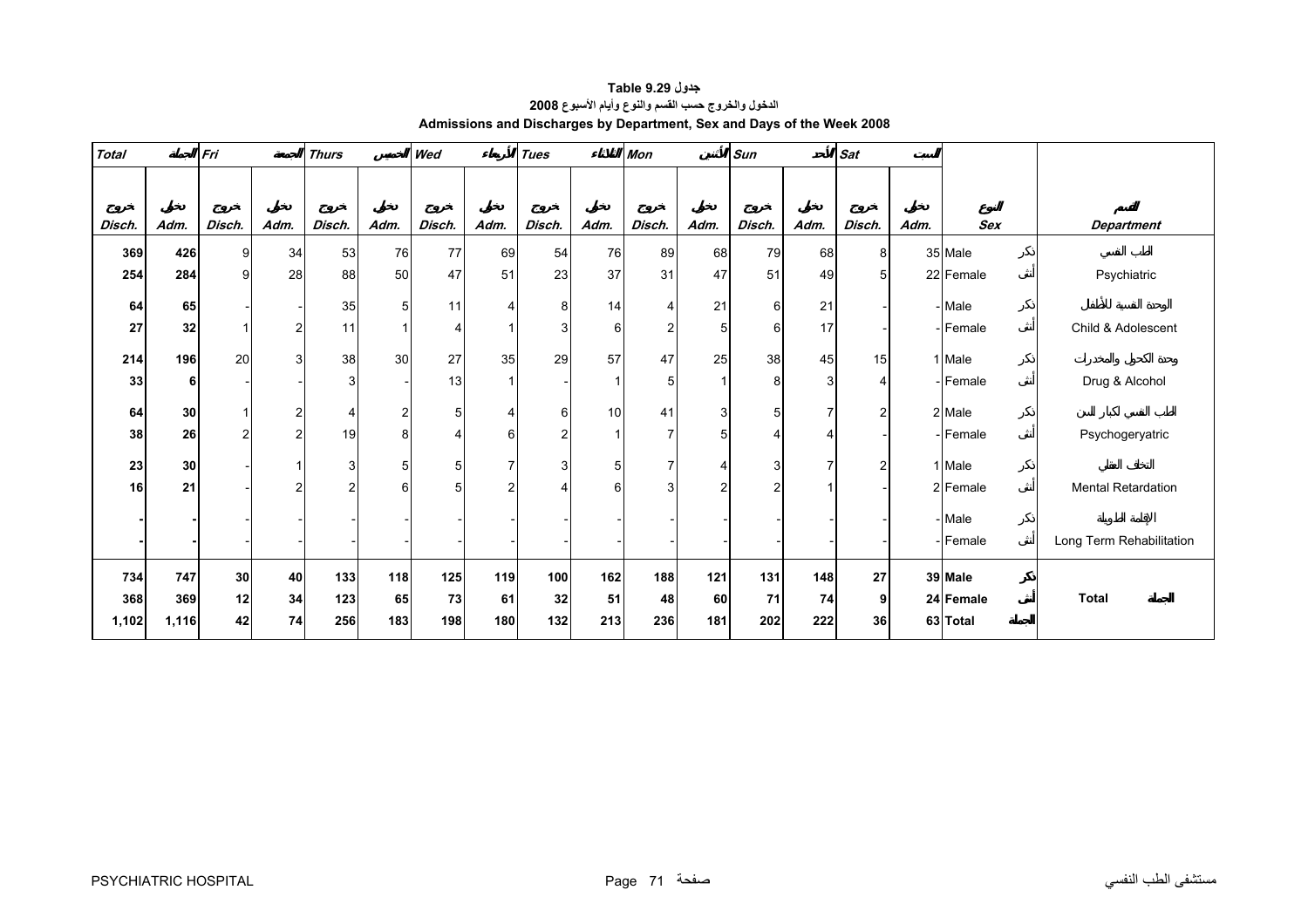**Figure 9.7**

**2008 Admissions and Discharges By Days of the Week 2008**

<span id="page-4-0"></span>

*Days of the week*

*Reference: Table 9.29*

*9.29* :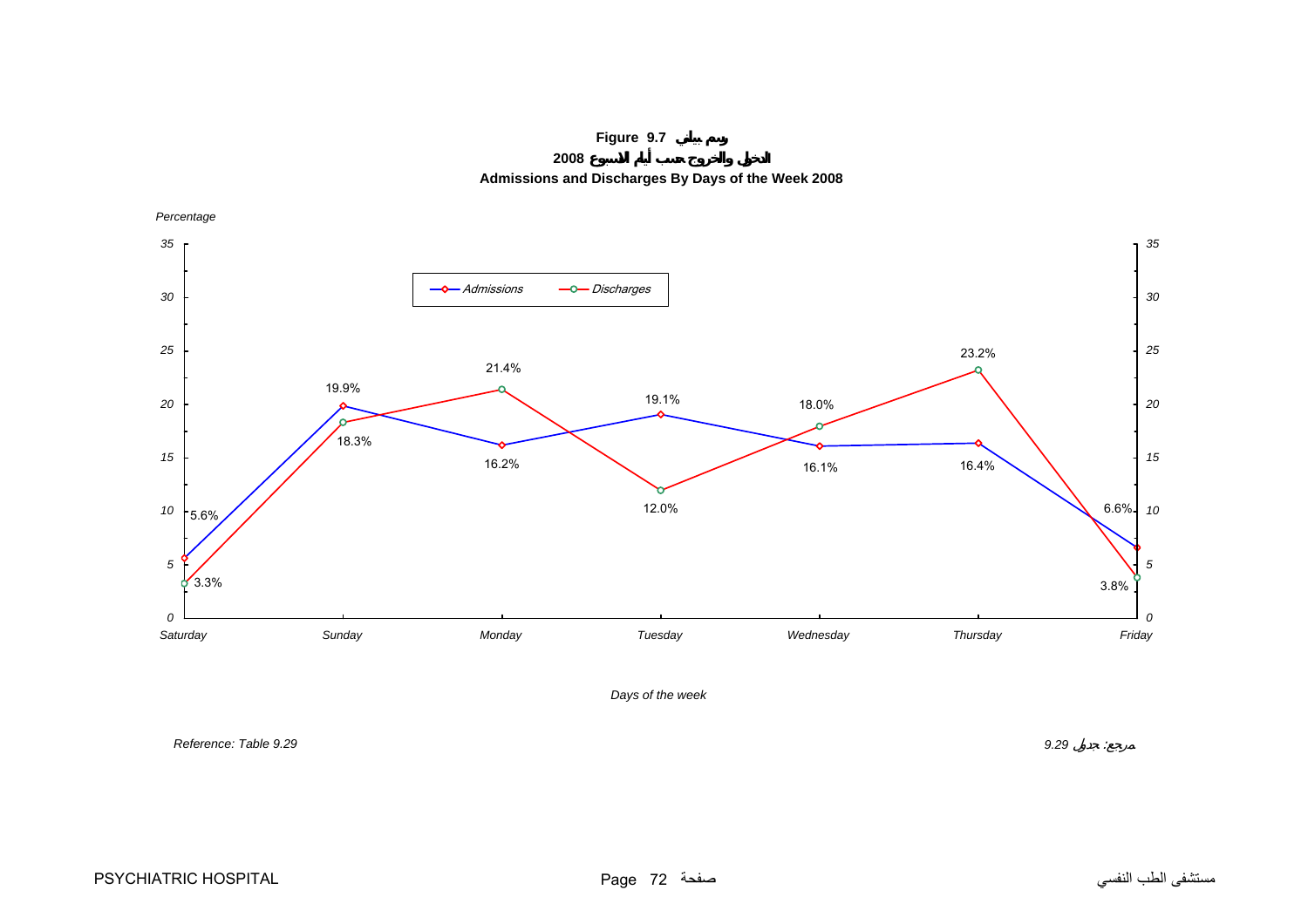# **<sup>2008</sup> ( ) Discharges (Alive and Dead) by Age Groups, Nationality and Sex 2008**

<span id="page-5-0"></span>

| <b>Total</b> |             |             | Non-Bahraini |                         |                | <b>Bahraini</b> |         |             |                    |                                                             |
|--------------|-------------|-------------|--------------|-------------------------|----------------|-----------------|---------|-------------|--------------------|-------------------------------------------------------------|
|              |             |             |              |                         |                |                 |         |             |                    | $\left( \begin{array}{c} 1 \end{array} \right)$<br>$\left($ |
| <b>Total</b> | Female      | <b>Male</b> | <b>Total</b> | Female                  | <b>Male</b>    | <b>Total</b>    | Female  | <b>Male</b> |                    | Age Groups (Years)                                          |
|              |             |             |              |                         |                |                 |         |             | - Alive<br>- Dead  | < 1 Year                                                    |
| 65           | 14          | 51          | 3            |                         | 3              | 62              | 14      |             | 48 Alive<br>Dead   | $1-9$                                                       |
| $\bf 73$     | 34          | 39          | 8            | 4                       | 4              | 65              | 30      |             | 35 Alive<br>Dead   | $10 - 19$                                                   |
| 307          | 110         | 197         | 107          | 64                      | 43             | 200             | 46      |             | 154 Alive<br>Dead  | $20 - 29$                                                   |
| 272          | 76          | 196         | 68           | 34                      | 34             | 204             | 42      |             | 162 Alive<br>Dead  | $30 - 39$                                                   |
| 210          | 75          | 135         | 28           | 14                      | 14             | 182             | 61      |             | 121 Alive<br>Dead  | $40 - 49$                                                   |
| $113$<br>1   | 35<br>1     | 78          | 5            | 3                       | $\overline{2}$ | 108<br>1        | 32<br>1 |             | 76 Alive<br>-Dead  | $50 - 59$                                                   |
| 39           | 14          | 25          | 4            | $\overline{\mathbf{c}}$ | 2              | 35              | 12      |             | 23 Alive<br>Dead   | $60 - 69$                                                   |
| ${\bf 22}$   | 9           | 13          |              |                         |                | 21              | 9       |             | 12 Alive<br>- Dead | $70 +$                                                      |
| 1,101        | 367         | 734         | 224          | 121                     | 103            | 877             | 246     |             | 631 Alive          |                                                             |
| 1            | $\mathbf 1$ |             |              |                         |                | 1               | 1       |             | - Dead             | <b>Total</b>                                                |
| 1,102        | 368         | 734         | 224          | 121                     | 103            | 878             | 247     |             | 631 Total          |                                                             |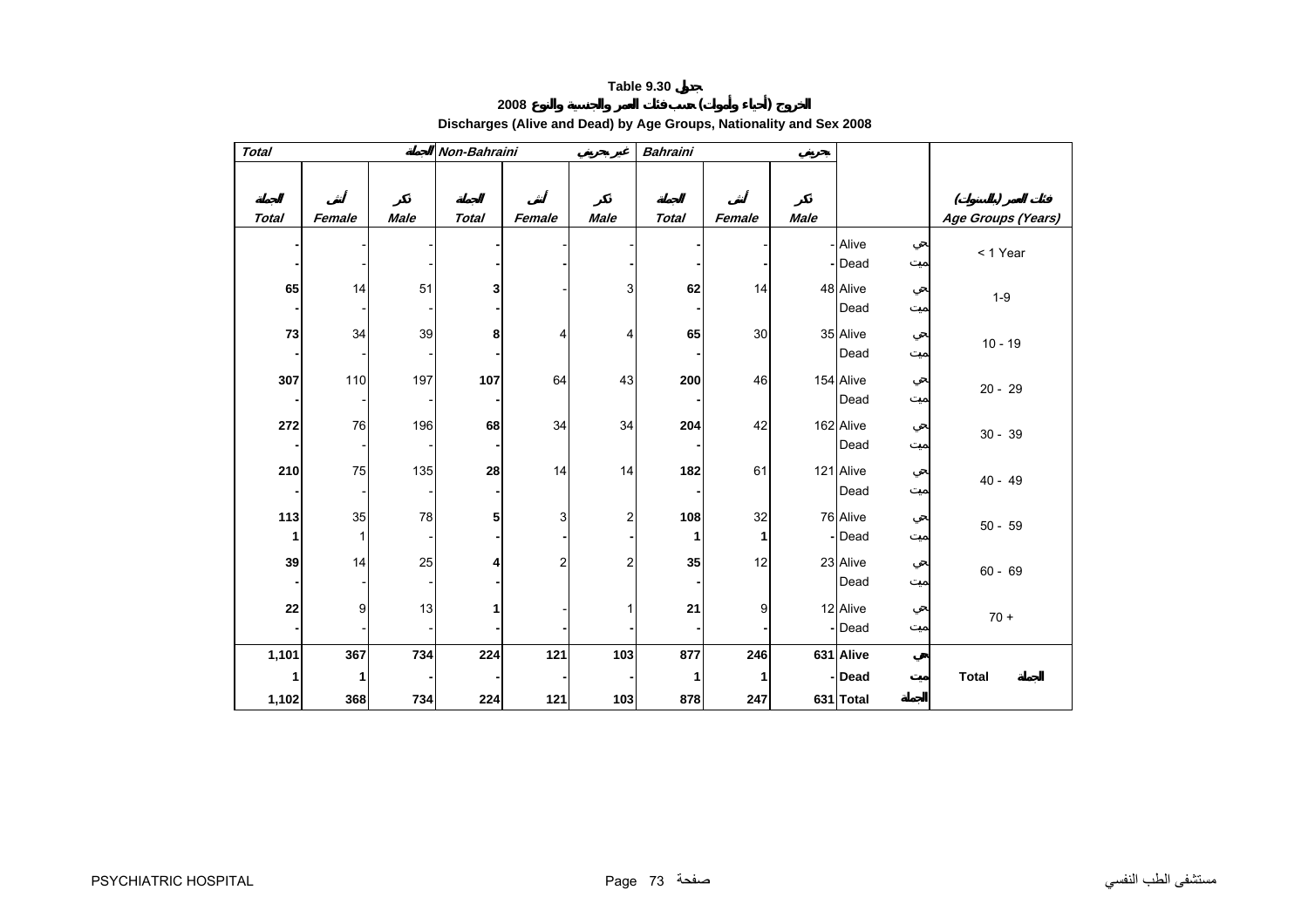#### **جدول 9.31 Table**

#### **<sup>2008</sup> ( )**

# **Discharges (Alive and Dead) by Geographical Region, Nationality and Sex 2008**

<span id="page-6-0"></span>

| <b>Total</b> |                                 |      |       |                |        | <b>Alive</b><br><b>Dead</b> |        |             |                      |        |             |                  |                |                |                 |        |      |                |
|--------------|---------------------------------|------|-------|----------------|--------|-----------------------------|--------|-------------|----------------------|--------|-------------|------------------|----------------|----------------|-----------------|--------|------|----------------|
| <b>Dead</b>  |                                 |      | Alive |                |        | Non-Bahraini                |        |             | <b>Bahraini</b>      |        |             | Non-Bahraini     |                |                | <b>Bahraini</b> |        |      |                |
|              |                                 |      |       |                |        |                             |        |             |                      |        |             |                  |                |                |                 |        |      |                |
| Total        | Female                          | Male | Total | Female         | Male   | Total                       | Female | <b>Male</b> | Total                | Female | <b>Male</b> | Total            | Female         | <b>Male</b>    | Total           | Female | Male | Region         |
|              |                                 |      | 12    | $\overline{2}$ | 10     |                             |        |             |                      |        |             | $\boldsymbol{2}$ | -1             | $\mathbf{1}$   | 10              | 1      |      | 9 Hidd         |
|              |                                 |      | 159   | 53             | 106    |                             |        |             |                      |        |             | 25               | 18             | $\overline{7}$ | 134             | 35     |      | 99 Muharraq    |
|              |                                 |      | 240   | 84             | 156    |                             |        |             |                      |        |             | 98               | 46             | 52             | 142             | 38     |      | 104 Manama     |
|              |                                 |      | 113   | 41             | $72\,$ |                             |        |             |                      |        |             | 11               | 8              | 3              | 102             | 33     |      | 69 Jidhafs     |
|              |                                 |      | 80    | 24             | 56     |                             |        |             |                      |        |             | 8                | $\overline{4}$ | $\overline{4}$ | 72              | 20     |      | 52 Northern    |
|              |                                 |      | 79    | 25             | 54     |                             |        |             |                      |        |             | 17               | 6              | 11             | 62              | 19     |      | 43 Sitra       |
|              |                                 |      | 80    | 35             | 45     |                             |        |             |                      |        |             | 17               | 11             | 6              | 63              | 24     |      | 39 Central     |
|              |                                 |      | 102   | 24             | 78     |                             |        |             |                      |        |             | 5                | 5              |                | 97              | 19     |      | 78 Isa Town    |
|              |                                 |      | 105   | 26             | 79     |                             |        |             |                      |        |             | 27               | 14             | 13             | 78              | 12     |      | 66 Riffa       |
|              |                                 |      | 34    | 14             | 20     |                             |        |             |                      |        |             |                  | $\overline{4}$ |                | 30              | 10     |      | 20 Western     |
|              |                                 |      | 2     |                | 2      |                             |        |             |                      |        |             | 2                |                | 2              |                 |        |      | Southern       |
|              |                                 |      | 91    | 38             | 53     |                             |        |             |                      |        |             |                  | 3              |                | 87              | 35     |      | 52 Hamad Town  |
|              |                                 |      |       | 1              | 3      |                             |        |             |                      |        |             |                  | $\overline{1}$ | 3              |                 |        |      | Undetermined   |
|              | 1                               |      | 1,101 | 367            | 734    |                             |        |             | $\blacktriangleleft$ | 1      |             | 224              | 121            | 103            | 877             | 246    |      | 631 Total      |
|              | <b>Percent Distribution (%)</b> |      |       |                |        |                             |        |             |                      |        |             |                  |                |                |                 |        |      | ( %)           |
|              |                                 |      | $1.1$ | 0.5            | 1.4    |                             |        |             |                      |        |             | 0.9              | 0.8            | 1.0            | $1.1$           | 0.4    |      | $1.4$ Hidd     |
| 100.0        | 100.0                           |      | 14.4  | 14.4           | 14.4   |                             |        |             | 100.0                | 100.0  |             | 11.2             | 14.9           | 6.8            | 15.3            | 14.2   |      | 15.7 Muharraq  |
|              |                                 |      | 21.8  | 22.9           | 21.3   |                             |        |             |                      |        |             | 43.8             | 38.0           | 50.5           | 16.2            | 15.4   |      | 16.5 Manama    |
|              |                                 |      | 10.3  | 11.2           | 9.8    |                             |        |             |                      |        |             | 4.9              | 6.6            | 2.9            | 11.6            | 13.4   |      | 10.9 Jidhafs   |
|              |                                 |      | 7.3   | 6.5            | 7.6    |                             |        |             |                      |        |             | 3.6              | 3.3            | 3.9            | 8.2             | 8.1    |      | 8.2 Northern   |
|              |                                 |      | $7.2$ | 6.8            | 7.4    |                             |        |             |                      |        |             | 7.6              | 5.0            | 10.7           | 7.1             | 7.7    |      | 6.8 Sitra      |
|              |                                 |      | 7.3   | 9.5            | 6.1    |                             |        |             |                      |        |             | 7.6              | 9.1            | 5.8            | 7.2             | 9.8    |      | 6.2 Central    |
|              |                                 |      | 9.3   | 6.5            | 10.6   |                             |        |             |                      |        |             | 2.2              | 4.1            |                | 11.1            | 7.7    |      | 12.4 Isa Town  |
|              |                                 |      | 9.5   | 7.1            | 10.8   |                             |        |             |                      |        |             | 12.1             | 11.6           | 12.6           | 8.9             | 4.9    |      | 10.5 Riffa     |
|              |                                 |      | 3.1   | 3.8            | 2.7    |                             |        |             |                      |        |             | 1.8              | 3.3            |                | 3.4             | 4.1    |      | 3.2 Western    |
|              |                                 |      | 0.2   |                | 0.3    |                             |        |             |                      |        |             | 0.9              |                | 1.9            |                 |        |      | Southern       |
|              |                                 |      | 8.3   | 10.4           | 7.2    |                             |        |             |                      |        |             | 1.8              | 2.5            | 1.0            | 9.9             | 14.2   |      | 8.2 Hamad Town |
|              |                                 |      | 0.4   | 0.3            | 0.4    |                             |        |             |                      |        |             | 1.8              | $0.8\,$        | 2.9            |                 |        |      | Undetermined   |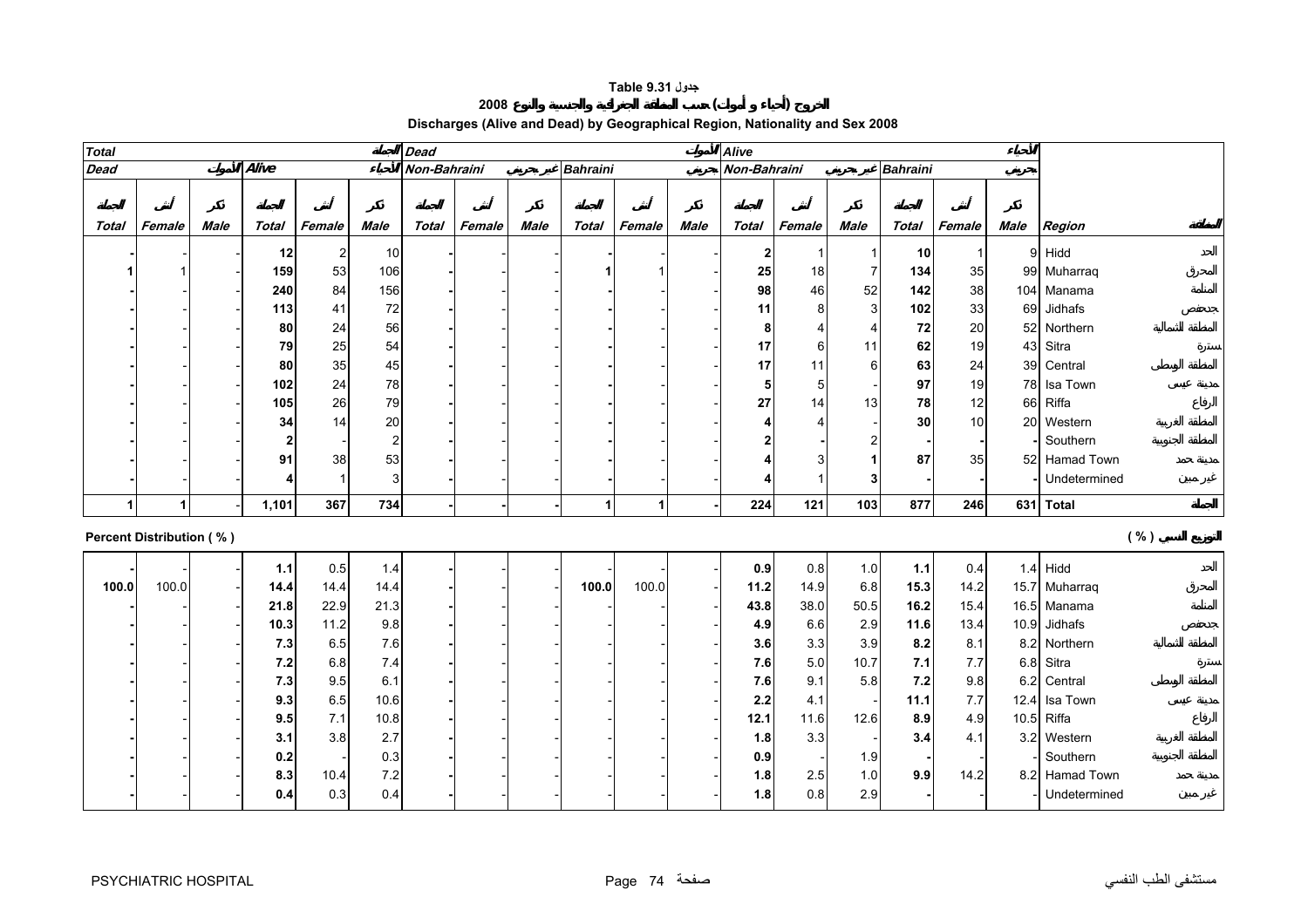#### **جدول 9.32 Table**

#### **Discharges (Alive and Dead) by Marital Status, Nationality and Sex 2008**

**<sup>2008</sup> ( )** 

<span id="page-7-0"></span>

| Total       |        |      |                 |        |      | <b>Dead</b>  |        |      |                 |        |      | <b>Alive</b>                    |        |      |              |        |      |                       |
|-------------|--------|------|-----------------|--------|------|--------------|--------|------|-----------------|--------|------|---------------------------------|--------|------|--------------|--------|------|-----------------------|
| <b>Dead</b> |        |      | Alive           |        |      | Non-Bahraini |        |      | <b>Bahraini</b> |        |      | Non-Bahraini<br><b>Bahraini</b> |        |      |              |        |      |                       |
|             |        |      |                 |        |      |              |        |      |                 |        |      |                                 |        |      |              |        |      |                       |
|             |        |      |                 |        |      |              |        |      |                 |        |      |                                 |        |      |              |        |      |                       |
| Total       | Female | Male | Total           | Female | Male | <b>Total</b> | Female | Male | Total           | Female | Male | Total                           | Female | Male | <b>Total</b> | Female | Male | <b>Marital Status</b> |
|             |        |      | 832             | 248    | 584  |              |        |      |                 |        |      | 201                             | 106    | 95   | 631          | 142    |      | 489 Single            |
|             |        |      | 245             | 104    | 141  |              |        |      |                 |        |      | 21                              | 13     | 8    | 224          | 91     |      | 133 Married           |
|             |        |      | a               |        |      |              |        |      |                 |        |      |                                 |        |      | 8            | 7      |      | 1 Widowed             |
|             |        |      | 15 <sup>1</sup> |        | 8    |              |        |      |                 |        |      |                                 |        | 0.0  | 14           | 6      |      | 8 Divorced            |
|             |        |      | 1,101           | 367    | 734  |              |        |      |                 |        |      | 224                             | 121    | 103  | 877          | 246    |      | 631 Total             |

#### **Percent Distribution ( % ) ( % )**

**100.0** 100.0 - **75.6** 67.6 79.6 **-** - - **100.0** 100.0 - **89.7** 87.6 92.2 **71.9** 57.7 77.5 Single - - **22.3** 28.3 19.2 **-** - - **-** - - **9.4** 10.7 7.8 **25.5** 37.0 21.1 Married  $0.8$  2.2 0.1 **-** - - **-** - - **0.4** 0.8 - **0.9** 2.8 0.2 Widowed - - **1.4**1.9 1.1 **-** - - **-** - - **0.4** 0.8 - **1.6** 2.4 1.3 Divorced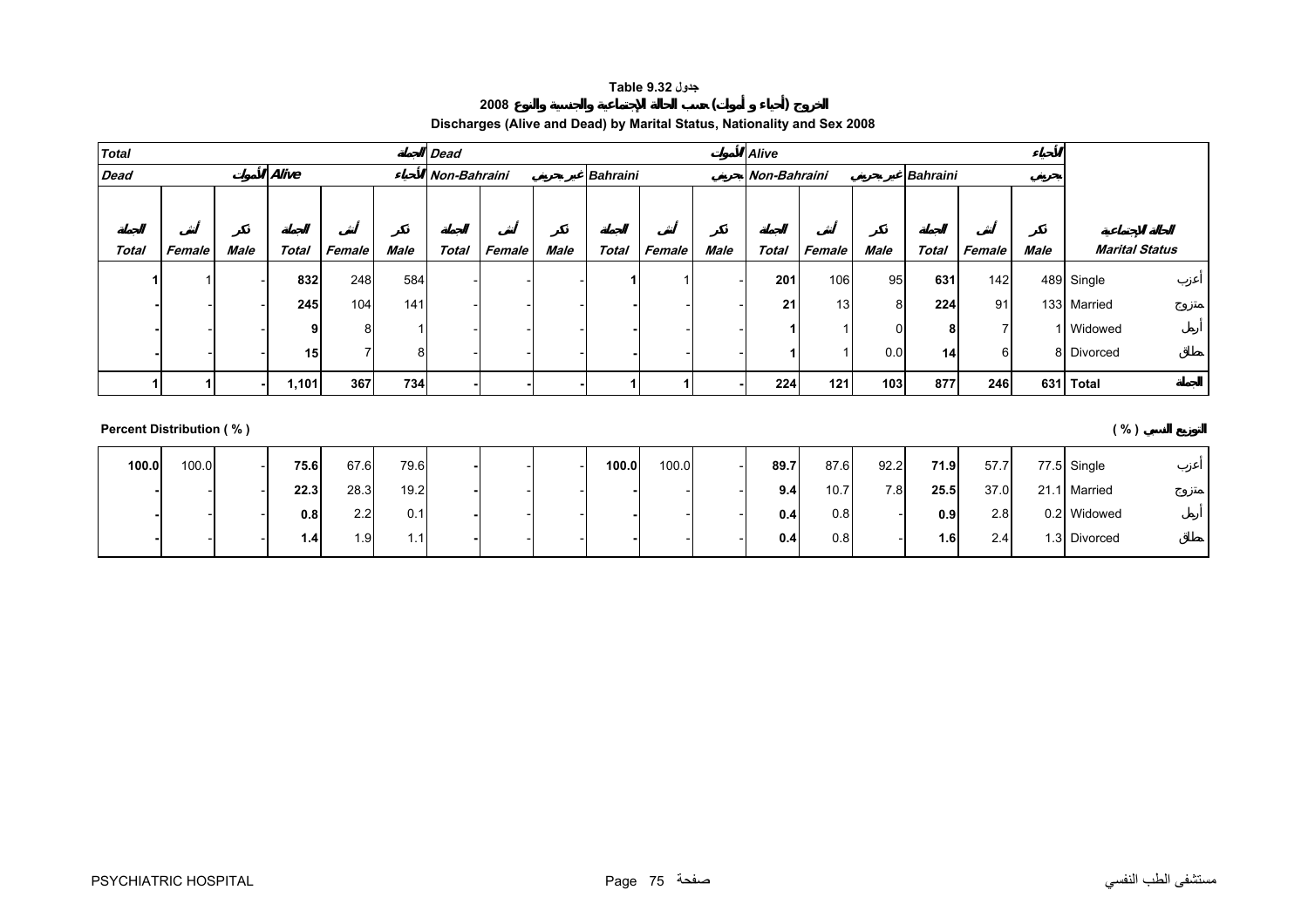#### **جدول 9.33 Table**

**<sup>2008</sup> ( )** 

**Discharges (Alive and Dead) by Nationality and Sex 2008** 

<span id="page-8-0"></span>

| <b>Total</b>                                 |                |                         | <b>Dead</b>             | <b>Alive</b> |                      |             |                |                         |                         |      |
|----------------------------------------------|----------------|-------------------------|-------------------------|--------------|----------------------|-------------|----------------|-------------------------|-------------------------|------|
|                                              |                |                         |                         |              |                      |             |                |                         |                         |      |
|                                              |                |                         |                         |              |                      |             |                |                         |                         |      |
| Nationality                                  | <b>Total</b>   | Female                  | <b>Male</b>             | <b>Total</b> | Female               | <b>Male</b> | <b>Total</b>   | Female                  | Male                    |      |
| Bahraini                                     | 878            | 247                     | 631                     |              |                      |             | 877            | 246                     | 631                     |      |
| Indian                                       | 48             | 13                      | 35                      |              |                      |             | 48             | 13                      | 35                      |      |
| Pakistani                                    | 11             | 3                       | 8                       |              |                      |             | 11             | 3                       | 8                       |      |
| Other Arab                                   | 21             | 8                       | 13                      |              |                      |             | 21             | 8                       | 13                      |      |
| Bangladeshi                                  | 14             | $\overline{c}$          | 12                      |              |                      |             | 14             | $\overline{c}$          | 12                      |      |
| Philipino                                    | 6              | 5                       | $\mathbf{1}$            |              |                      |             | 6              | 5                       | $\mathbf 1$             |      |
| Saudi Arabian                                | 16             | $\overline{7}$          | 9                       |              |                      |             | 16             | $\overline{7}$          | 9                       |      |
| Iranian                                      | $\overline{7}$ | $\overline{\mathbf{c}}$ | $\mathbf 5$             |              |                      |             | $\overline{7}$ | $\overline{2}$          | 5                       |      |
| Srilankan                                    | 9              | 8                       | 1                       |              |                      |             | q              | 8                       | 1                       |      |
| Other Countries of Gulf Co-operation Council | 7              |                         | $\overline{7}$          |              |                      |             |                |                         | $\overline{7}$          |      |
| European                                     | 4              | $\overline{\mathbf{c}}$ | $\boldsymbol{2}$        |              |                      |             | 4              | $\overline{\mathbf{c}}$ | $\overline{2}$          |      |
| <b>Other Asians</b>                          | 21             | 19                      | $\overline{\mathbf{c}}$ |              |                      |             | 21             | 19                      | $\overline{\mathbf{c}}$ |      |
| African (non Arab)                           | 53             | 51                      | $\boldsymbol{2}$        |              |                      |             | 53             | 51                      | $\overline{\mathbf{c}}$ |      |
| American                                     | $\overline{7}$ | $\mathbf{1}$            | 6                       |              |                      |             | $\overline{7}$ | $\overline{1}$          | 6                       |      |
| Total                                        | 1,102          | 368                     | 734                     | 1            | $\blacktriangleleft$ |             | 1,101          | 367                     | 734                     |      |
| <b>Percent Distribution (%)</b>              |                |                         |                         |              |                      |             |                |                         |                         | ( %) |
| Bahraini                                     | 79.7           | 67.1                    | 86.0                    | 100.0        | 100.0                |             | 79.7           | 67.0                    | 86.0                    |      |
| Indian                                       | 4.4            | 3.5                     | $4.8\,$                 |              |                      |             | 4.4            | 3.5                     | 4.8                     |      |
| Pakistani                                    | 1.0            | 0.8                     | $1.1$                   |              |                      |             | 1.0            | 0.8                     | 1.1                     |      |
| Other Arab                                   | 1.9            | 2.2                     | 1.8                     |              |                      |             | 1.9            | 2.2                     | 1.8                     |      |
| Bangladeshi                                  | 1.3            | 0.5                     | 1.6                     |              |                      |             | 1.3            | 0.5                     | 1.6                     |      |
| Philipino                                    | 0.5            | 1.4                     | 0.1                     |              |                      |             | 0.5            | 1.4                     | 0.1                     |      |
| Saudi Arabian                                | 1.5            | 1.9                     | $1.2$                   |              |                      |             | 1.5            | 1.9                     | 1.2                     |      |
| Iranian                                      | 0.6            | 0.5                     | 0.7                     |              |                      |             | 0.6            | 0.5                     | 0.7                     |      |
| Srilankan                                    | 0.8            | 2.2                     | 0.1                     |              |                      |             | 0.8            | 2.2                     | 0.1                     |      |
| Other Countries of Gulf Co-operation Council | 0.6            |                         | 1.0                     |              |                      |             | 0.6            |                         | 1.0                     |      |
| European                                     | 0.4            | 0.5                     | 0.3                     |              |                      |             | 0.4            | 0.5                     | 0.3                     |      |
| <b>Other Asians</b>                          | 1.9            | 5.2                     | 0.3                     |              |                      |             | 1.9            | 5.2                     | 0.3                     |      |
|                                              |                |                         |                         |              |                      |             |                |                         |                         |      |
| African (non Arab)                           | 4.8            | 13.9                    | 0.3                     |              |                      |             | 4.8            | 13.9                    | 0.3                     |      |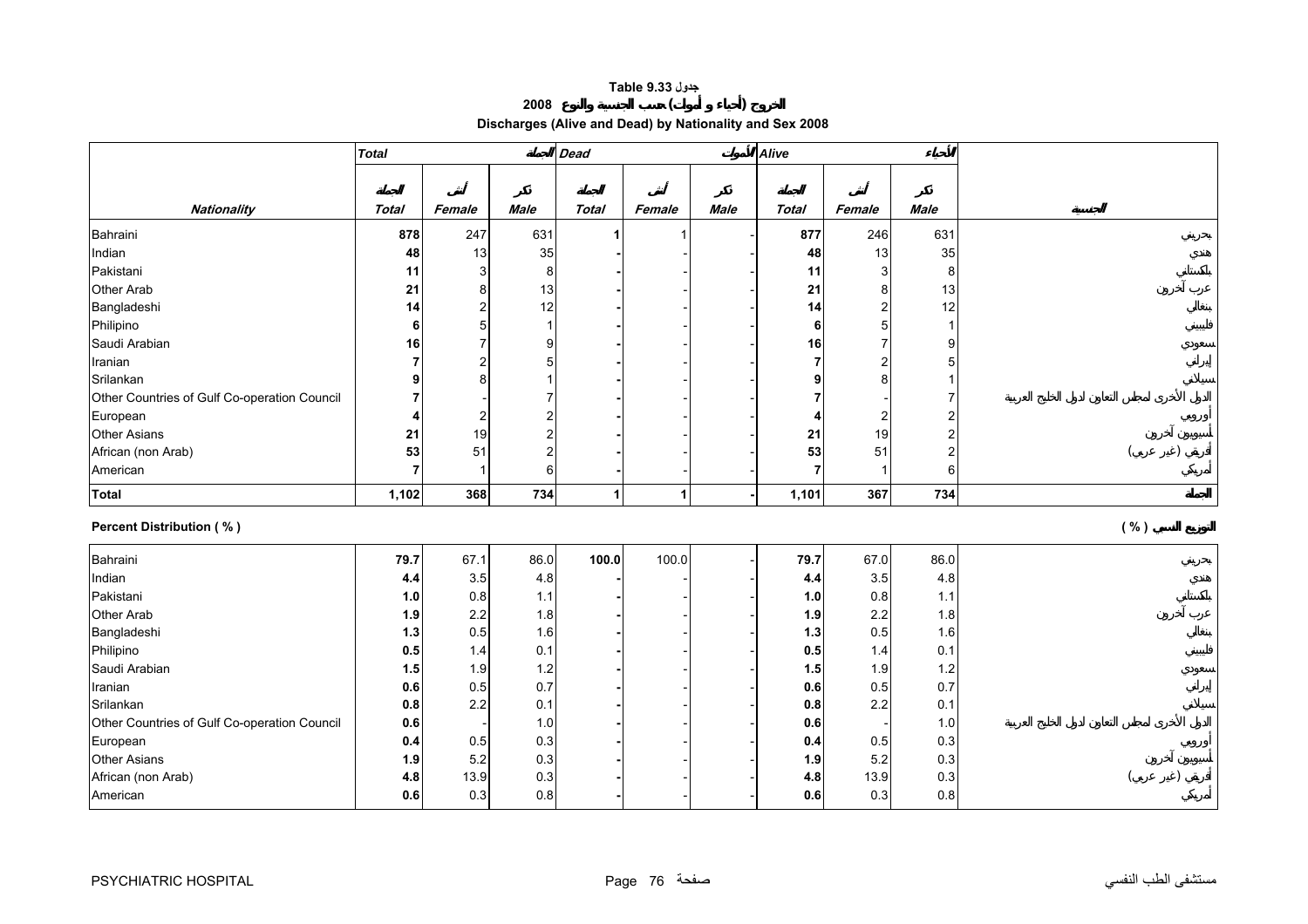#### **جدول 9.34 Table**

| 2008                                                             |  |
|------------------------------------------------------------------|--|
| Discharges by Discharged Status, Department and Nationality 2008 |  |

<span id="page-9-0"></span>

| <b>Total</b> | <b>Long Term</b><br>Rehabilitation | Mental<br><b>Retardation</b> | Psycho-<br>Geriatric | Drug &<br>Alcohol | Child &<br>Adolescent | Psychiatric | <b>Nationality</b> | <b>Discharged Status</b>       |
|--------------|------------------------------------|------------------------------|----------------------|-------------------|-----------------------|-------------|--------------------|--------------------------------|
| 766          |                                    | 37                           | 83                   | 163               | 85                    |             | 398 Bah            |                                |
| 212          |                                    |                              | 13                   | 24                |                       |             | 171 Non Bah        | Routine discharge home         |
| 101          |                                    |                              | 5                    | 57                | $\overline{2}$        |             | 36 Bah             |                                |
| 12           |                                    |                              |                      | 3                 |                       |             | 8 Non Bah          | Left against medical advice    |
|              |                                    |                              |                      |                   |                       |             | -Bah<br>- Non Bah  | 48<br>Died before 48 hours     |
| 1            |                                    |                              |                      |                   |                       |             | 1Bah<br>- Non Bah  | 48<br>Died after 48 hours      |
| 10           |                                    |                              |                      |                   |                       |             | 9Bah<br>- Non Bah  | Transferred to other hospitals |
| 878          |                                    | 39                           | 88                   | 220               | 87                    |             | 444 Bah            |                                |
| 224          |                                    |                              | 14                   | 27                |                       |             | 179 Non-Bah        | <b>Total</b>                   |
| 1,102        |                                    | 39                           | 102                  | 247               | 91                    |             | 623 Total          |                                |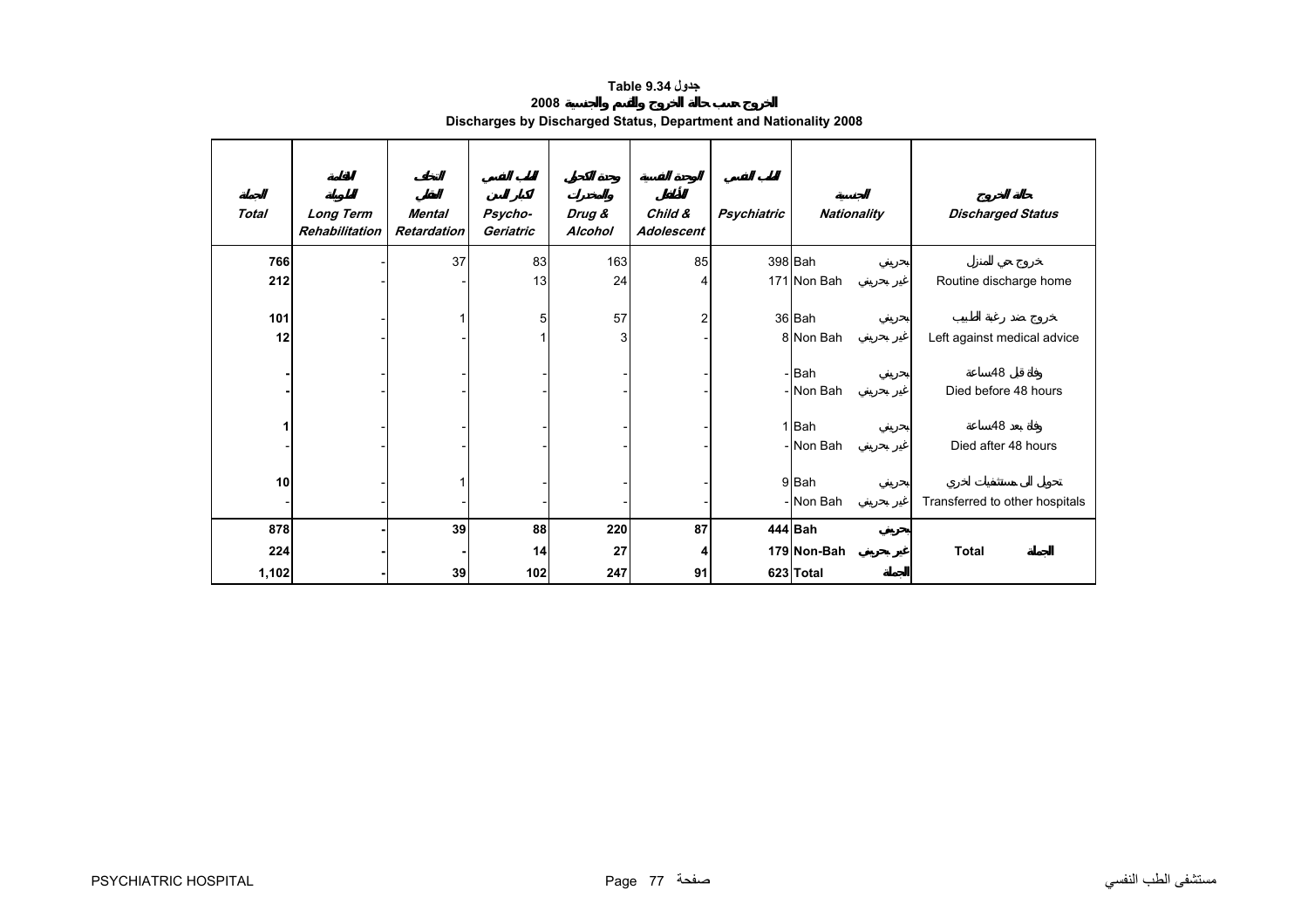**2008 Discharges, DOC and Average Length of Stay by Principal Diagnosis, Sex and Age Groups 2008**

<span id="page-10-0"></span>

| <b>Male</b>           |                               |                      |                       |                      |           | Female               |                                |                   |                             |                   |           |                       |                                    |                                                        |                           |
|-----------------------|-------------------------------|----------------------|-----------------------|----------------------|-----------|----------------------|--------------------------------|-------------------|-----------------------------|-------------------|-----------|-----------------------|------------------------------------|--------------------------------------------------------|---------------------------|
| Age Groups            |                               |                      |                       |                      |           | <b>Age Groups</b>    |                                |                   |                             |                   |           |                       |                                    |                                                        |                           |
| Total                 | $65 +$                        | 45-64                | $15 - 44$             | $1 - 14$             | $<$ 1 yrs | <b>Total</b>         | $65+$                          | 45-64             | $15 - 44$                   | $1 - 14$          | $<$ 1 yrs | Grand<br><b>Total</b> | DISCH.<br><b>DOC</b><br><b>ALS</b> | <b>Principal Diagnosis</b>                             | ICD <sub>10</sub><br>Code |
| 172<br>9,089<br>52.8  | 7<br>788<br>112.6             | 53<br>4,485<br>84.6  | 109<br>3,670<br>33.7  | 3<br>146<br>48.7     |           | 110<br>5,165<br>47.0 | $\overline{a}$<br>78<br>39.0   | 23<br>668<br>29.0 | 84<br>4,416<br>52.6         | 3<br>3.0          |           | 282<br>14,254<br>50.5 | Disch<br>Doc<br>Als                | Schizophrenia                                          | F20                       |
| 172<br>9,544<br>55.5  |                               | 40<br>2,398<br>60.0  | 132<br>7,146<br>54.1  |                      |           | $1.0$                |                                | 1.0               |                             |                   |           | 173<br>9,545<br>55.2  | Disch<br>Doc<br>Als                | Mental and behavioural disorders due to use of opioids | F11                       |
| 71<br>1,495<br>21.1   | 1<br>36<br>36.0               | 9<br>232<br>25.8     | 57<br>1,013<br>17.8   | 214<br>53.5          |           | 68<br>1,621<br>23.8  | 3<br>309<br>103.0              | 3<br>117<br>39.0  | 62<br>1,195<br>19.3         |                   |           | 139<br>3,116<br>22.4  | Disch<br>Doc<br>Als                | Acute and transient psychotic disorders                | F <sub>23</sub>           |
| 68<br>2,262<br>33.3   | 1<br>10<br>10.0               | 23<br>700<br>30.4    | 41<br>1,461<br>35.6   | 3<br>91<br>30.3      |           | 56<br>1,665<br>29.7  | 6<br>225<br>37.5               | 14<br>439<br>31.4 | 36<br>1,001<br>27.8         |                   |           | 124<br>3,927<br>31.7  | Disch<br>Doc<br>Als                | Bipolar affective disorder                             | F31                       |
| 41<br>5,400<br>131.7  | $\overline{7}$<br>326<br>46.6 | 3<br>3,752<br>1250.7 | 30<br>1,314<br>43.8   | 8<br>8.0             |           | 31<br>611<br>19.7    | 2<br>28<br>14.0                | 11<br>263<br>23.9 | 17<br>314<br>18.5           | 6<br>$6.0\,$      |           | 72<br>6,011<br>83.5   | Disch<br>Doc<br>Als                | Recurrent depressive disorder                          | F33                       |
| 39<br>19,155<br>491.2 |                               | 2<br>115<br>57.5     | 35<br>12,412<br>354.6 | 6,628<br>3314.0      |           | 23<br>2,270<br>98.7  | $\overline{\mathbf{c}}$<br>2.0 | 3<br>75<br>25.0   | 16<br>2,143<br>133.9        | 3<br>50<br>16.7   |           | 62<br>21,425<br>345.6 | Disch<br>Doc<br>Als                | Mild mental retardation                                | F70                       |
| 27<br>930<br>34.4     |                               | 9<br>149<br>16.6     | 15<br>654<br>43.6     | 3<br>127<br>42.3     |           | 11<br>347<br>31.5    |                                | 48<br>48.0        | 9<br>284<br>31.6            | -1<br>15<br>15.0  |           | 38<br>1,277<br>33.6   | Disch<br>Doc<br>Als                | Depressive episode                                     | F32                       |
| 27<br>442<br>16.4     |                               | 2<br>30<br>15.0      | 25<br>412<br>16.5     |                      |           | 5<br>50<br>10.0      |                                | 15<br>15.0        | 4<br>35<br>8.8              |                   |           | 32<br>492<br>15.4     | Disch<br>Doc<br>Als                | Reaction to severe stress, and adjustment disorders    | F43                       |
| 17<br>1,917<br>112.8  |                               |                      | 352<br>176.0          | 15<br>1,565<br>104.3 |           | 13<br>388<br>29.8    |                                |                   | $\overline{c}$<br>17<br>8.5 | 11<br>371<br>33.7 |           | 30<br>2,305<br>76.8   | Disch<br>Doc<br>Als                | Specific developmental disorders of scholastic skills  | F81                       |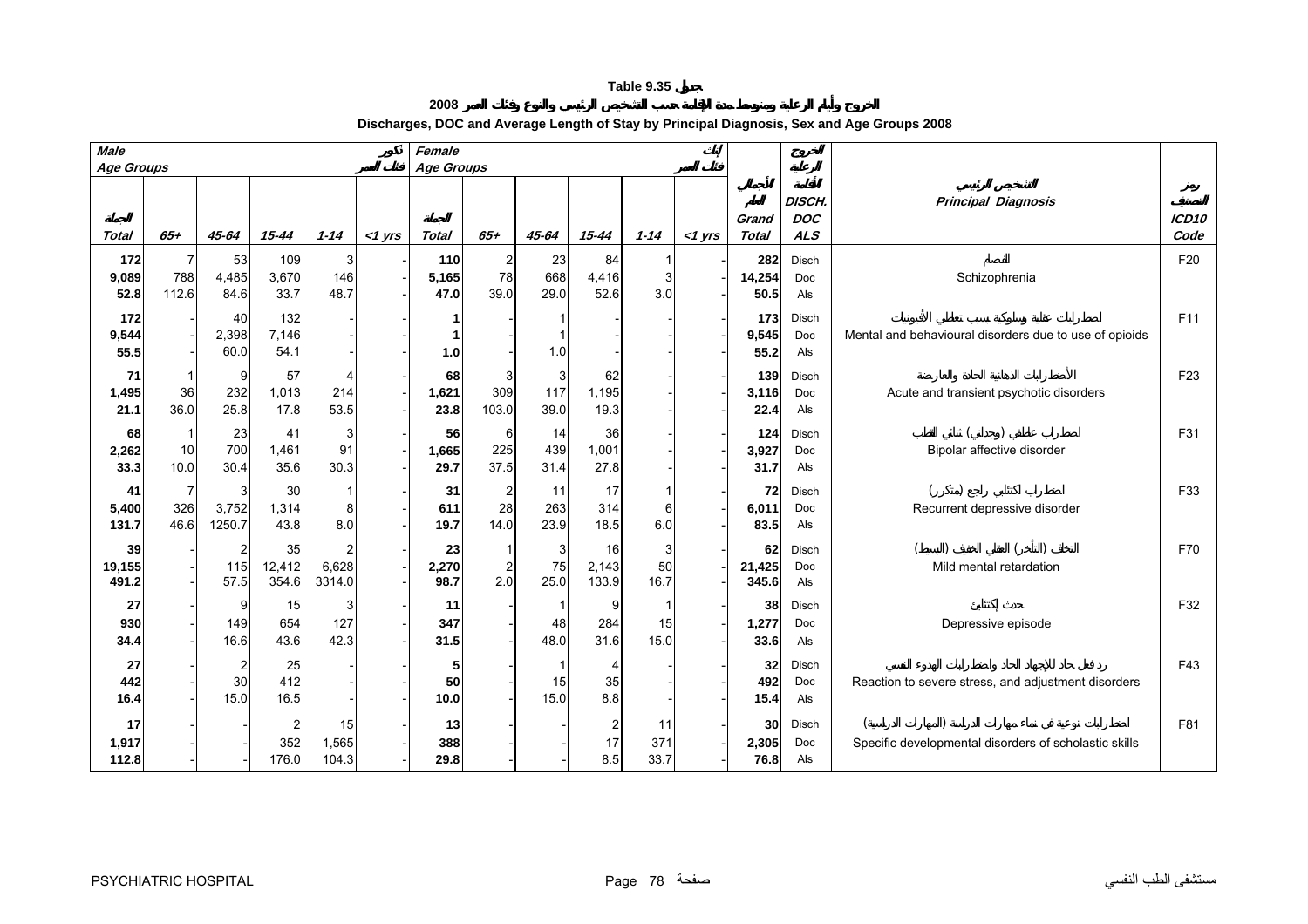# **(Cont'd) Table 9.35 ( )**

**2008**

**Discharges, DOC and Average Length of Stay by Principal Diagnosis, Sex and Age Groups 2008**

| <b>Male</b><br>Female |                     |                               |                         |                  |           |                     |          |                     |                  |            |           |                      |                                    |                                                                       |                           |
|-----------------------|---------------------|-------------------------------|-------------------------|------------------|-----------|---------------------|----------|---------------------|------------------|------------|-----------|----------------------|------------------------------------|-----------------------------------------------------------------------|---------------------------|
| <b>Age Groups</b>     |                     |                               |                         |                  |           | <b>Age Groups</b>   |          |                     |                  |            |           |                      |                                    |                                                                       |                           |
| Total                 | $65 +$              | 45-64                         | $15 - 44$               | $1 - 14$         | $<$ 1 yrs | <b>Total</b>        | $65 +$   | 45-64               | $15 - 44$        | $1 - 14$   | $<$ 1 yrs | Grand<br>Total       | DISCH.<br><b>DOC</b><br><b>ALS</b> | <b>Principal Diagnosis</b>                                            | ICD <sub>10</sub><br>Code |
| 12<br>295<br>24.6     |                     | $\overline{2}$<br>62<br>31.0  | 10<br>233<br>23.3       |                  |           | 12<br>294<br>24.5   |          | 6<br>195<br>32.5    | 6<br>99<br>16.5  |            |           | 24<br>589<br>24.5    | <b>Disch</b><br>Doc<br>Als         | Manic episode                                                         | F30                       |
| 15<br>816<br>54.4     |                     | $\overline{c}$<br>150<br>75.0 | 13<br>666<br>51.2       |                  |           |                     |          |                     |                  |            |           | 15<br>816<br>54.4    | Disch<br>Doc<br>Als                | Mental and behavioural disorders<br>due to use of cannabinoids        | F <sub>12</sub>           |
| 6<br>416<br>69.3      |                     | -1<br>50<br>50.0              | 4<br>285<br>71.3        | 81<br>81.0       |           | 5<br>164<br>32.8    |          |                     | 148<br>37.0      | 16<br>16.0 |           | 11<br>580<br>52.7    | Disch<br><b>Doc</b><br>Als         | Phobic anxiety disorders                                              | F40                       |
| 6<br>117<br>19.5      |                     | 1<br>10<br>10.0               | 5<br>107<br>21.4        |                  |           | 5<br>1,769<br>353.8 |          | 2<br>1,667<br>833.5 | 3<br>102<br>34.0 |            |           | 11<br>1,886<br>171.5 | Disch<br>Doc<br>Als                | Specific personality disorders                                        | F60                       |
| 7<br>60<br>8.6        |                     |                               |                         | 60<br>8.6        |           | 82<br>20.5          |          |                     |                  | 82<br>20.5 |           | 11<br>142<br>12.9    | Disch<br>Doc<br>Als                | Specific developmental disorders<br>of speech and language            | F80                       |
| 7<br>1,526<br>218.0   | 6<br>1,471<br>245.2 | 55<br>55.0                    |                         |                  |           | 3<br>17<br>5.7      | 8<br>4.0 | 9<br>9.0            |                  |            |           | 10<br>1,543<br>154.3 | Disch<br>Doc<br>Als                | Dementia in Alzheimer's disease                                       | F00                       |
| 9<br>283<br>31.4      |                     |                               |                         | 283<br>31.4      |           |                     |          |                     |                  |            |           | 9<br>283<br>31.4     | Disch<br>Doc<br>Als                | Conduct disorders                                                     | F91                       |
| 5<br>39<br>7.8        |                     |                               | $\sqrt{5}$<br>39<br>7.8 |                  |           | 42<br>10.5          |          | 27<br>27.0          | 3<br>15<br>5.0   |            |           | 9<br>81<br>9.0       | Disch<br>Doc<br>Als                | Poisoning by nonopioid analgesics, antipyretics<br>and antirheumatics | T39                       |
| 6<br>269<br>44.8      |                     |                               |                         | 6<br>269<br>44.8 |           | 1<br>31<br>31.0     |          |                     |                  | 31<br>31.0 |           | 7<br>300<br>42.9     | Disch<br>Doc<br>Als                | Hyperkinetic disorders                                                | F90                       |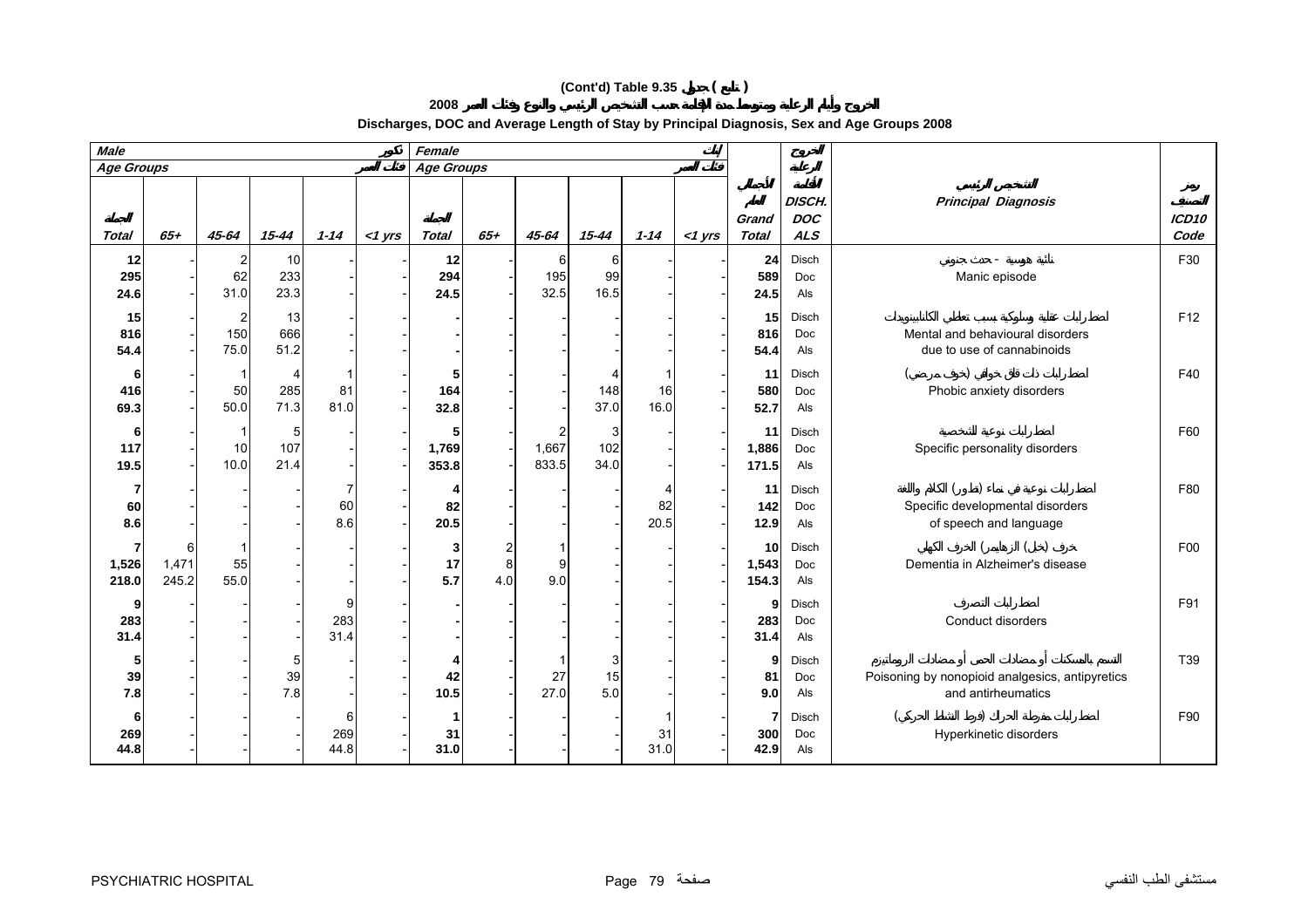# **(Cont'd) Table 9.35 ( )**

**2008**

**Discharges, DOC and Average Length of Stay by Principal Diagnosis, Sex and Age Groups 2008**

| <b>Male</b>       |              |            |                 |             |           | Female            |            |            |                  |              |           |                   |                                    |                                                                                       |                           |
|-------------------|--------------|------------|-----------------|-------------|-----------|-------------------|------------|------------|------------------|--------------|-----------|-------------------|------------------------------------|---------------------------------------------------------------------------------------|---------------------------|
| <b>Age Groups</b> |              |            |                 |             |           | <b>Age Groups</b> |            |            |                  |              |           |                   |                                    |                                                                                       |                           |
| <b>Total</b>      | $65 +$       | 45-64      | $15 - 44$       | $1 - 14$    | $<$ 1 yrs | <b>Total</b>      | $65 +$     | 45-64      | $15 - 44$        | $1 - 14$     | $<$ 1 yrs | Grand<br>Total    | DISCH.<br><b>DOC</b><br><b>ALS</b> | <b>Principal Diagnosis</b>                                                            | ICD <sub>10</sub><br>Code |
| 5<br>173<br>34.6  |              | 91<br>91.0 | 82<br>20.5      |             |           | 1.0               |            |            |                  |              |           | 6<br>174<br>29.0  | Disch<br>Doc<br>Als                | Mental and behavioural disorders due<br>to use of alcohol                             | F10                       |
| 3<br>91<br>30.3   |              |            | 3<br>91<br>30.3 |             |           | 2<br>42<br>21.0   | 25<br>25.0 |            | 17<br>17.0       |              |           | 5<br>133<br>26.6  | Disch<br>Doc<br>Als                | Persistent delusional disorders                                                       | F <sub>22</sub>           |
| 48<br>48.0        |              |            | 48<br>48.0      |             |           | 4<br>135<br>33.8  |            | 25<br>25.0 | 3<br>110<br>36.7 |              |           | 5<br>183<br>36.6  | Disch<br>Doc<br>Als                | Schizoaffective disorders                                                             | F <sub>25</sub>           |
| 276<br>69.0       |              |            |                 | 276<br>69.0 |           |                   |            |            |                  |              |           | 4<br>276<br>69.0  | Disch<br>Doc<br>Als                | Emotional disorders with onset specific to childhood                                  | F93                       |
| 2<br>637<br>318.5 | 637<br>318.5 |            |                 |             |           | 1.0               |            | 1.0        |                  |              |           | 3<br>638<br>212.7 | Disch<br>Doc<br>Als                | Vascular dementia                                                                     | F01                       |
| 2<br>31<br>15.5   |              |            | 15<br>15.0      | 16<br>16.0  |           | 5<br>5.0          |            |            | 5<br>5.0         |              |           | 3<br>36<br>$12.0$ | Disch<br>Doc<br>Als                | Personality and behavioural disorders due to brain<br>disease, damage and dysfunction | F07                       |
| 2<br>33<br>16.5   |              |            | 2<br>33<br>16.5 |             |           | 12<br>$12.0$      |            |            | 12<br>12.0       |              |           | 3<br>45<br>15.0   | Disch<br>Doc<br>Als                | Obsessive-compulsive disorder                                                         | F42                       |
| 12<br>12.0        |              |            | 12<br>12.0      |             |           | 54<br>27.0        |            |            | 54<br>27.0       |              |           | 3<br>66<br>22.0   | Disch<br>Doc<br>Als                | Dissociative [conversion] disorders                                                   | F44                       |
| 81<br>40.5        |              |            |                 | 81<br>40.5  |           | 184<br>184.0      |            |            |                  | 184<br>184.0 |           | 3<br>265<br>88.3  | Disch<br>Doc<br>Als                | Pervasive developmental disorders                                                     | F84                       |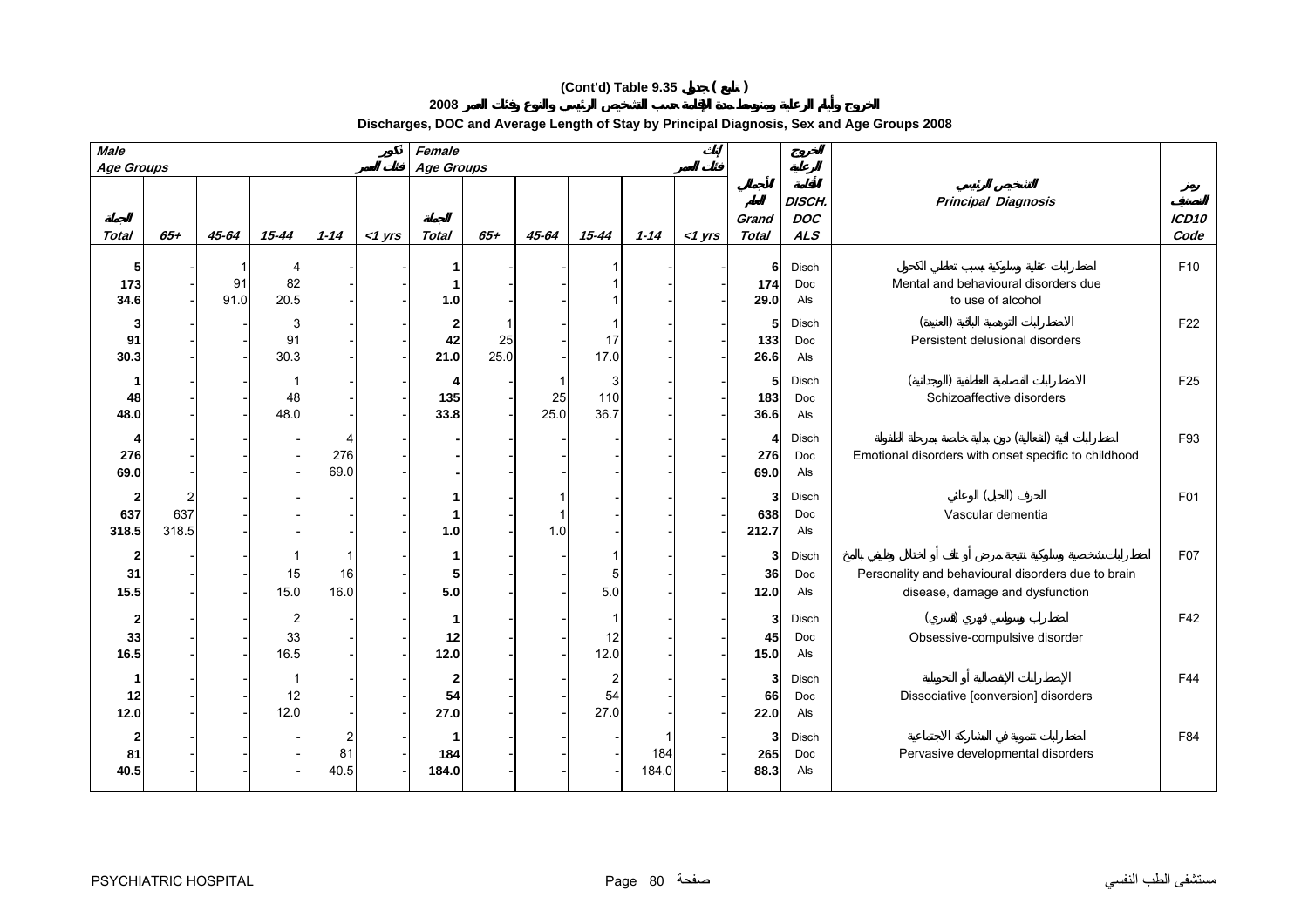# **(Cont'd) Table 9.35 ( )**

**2008**

**Discharges, DOC and Average Length of Stay by Principal Diagnosis, Sex and Age Groups 2008**

| <b>Male</b><br>Female |                    |                     |                     |                    |           |                       |                 |                   |                     |                 |           |                            |                                          |                                                                            |                 |
|-----------------------|--------------------|---------------------|---------------------|--------------------|-----------|-----------------------|-----------------|-------------------|---------------------|-----------------|-----------|----------------------------|------------------------------------------|----------------------------------------------------------------------------|-----------------|
| Age Groups            |                    |                     |                     |                    |           | Age Groups            |                 |                   |                     |                 |           |                            |                                          |                                                                            |                 |
| <b>Total</b>          | $65 +$             | 45-64               | $15 - 44$           | $1 - 14$           | $<$ 1 yrs | <b>Total</b>          | $65 +$          | $45 - 64$         | $15 - 44$           | $1 - 14$        | $<$ 1 yrs | Grand<br><b>Total</b>      | DISCH.<br><b>DOC</b><br><b>ALS</b>       | <b>Principal Diagnosis</b>                                                 | ICD10<br>Code   |
| 14<br>14.0            |                    |                     |                     | 14<br>14.0         |           | 53<br>53.0            |                 |                   |                     | 53<br>53.0      |           | $\mathbf{2}$<br>67<br>33.5 | Disch<br>Doc<br>Als                      | Severe mental retardation                                                  | F72             |
|                       |                    |                     |                     |                    |           | 1.0                   |                 |                   |                     |                 |           | 1<br>1<br>1.0              | Disch<br>Doc<br>Als                      | Mental and behavioural disorders due<br>to use of cocaine                  | F14             |
|                       |                    |                     |                     |                    |           | 41<br>41.0            |                 |                   | 41<br>41            |                 |           | 1<br>41<br>41.0            | Disch<br>Doc<br>Als                      | Other anxiety disorders                                                    | F41             |
| 36<br>36.0            |                    |                     | 36<br>36            |                    |           |                       |                 |                   |                     |                 |           | 1<br>36<br>36.0            | Disch<br>Doc<br>Als                      | Abuse of non-dependence-producing substances                               | F <sub>55</sub> |
| 32<br>32.0            |                    |                     |                     | 32<br>32           |           |                       |                 |                   |                     |                 |           | 1<br>32<br>32.0            | Disch<br>Doc<br>Als                      | Mixed specific developmental disorders                                     | F83             |
| 49<br>49.0            |                    |                     | 49<br>49.0          |                    |           |                       |                 |                   |                     |                 |           | 1<br>49<br>49.0            | Disch<br>Doc<br>Als                      | Mixed disorders of conduct and emotions                                    | F92             |
| 8<br>8.0              |                    |                     | 8                   |                    |           |                       |                 |                   |                     |                 |           | 1<br>8<br>8.0              | Disch<br>Doc<br>Als                      | Endocarditis and heart valve disorders<br>in diseases classified elsewhere | 139             |
| 734<br>55,576<br>75.7 | 24<br>3,268<br>136 | 149<br>12,279<br>82 | 498<br>30,138<br>61 | 63<br>9,891<br>157 |           | 368<br>15,046<br>40.9 | 17<br>675<br>40 | 70<br>3,551<br>51 | 256<br>10,009<br>39 | 25<br>811<br>32 |           | 1,102<br>70,622<br>64.1    | <b>DISCH</b><br><b>DOC</b><br><b>ALS</b> | <b>Total</b>                                                               |                 |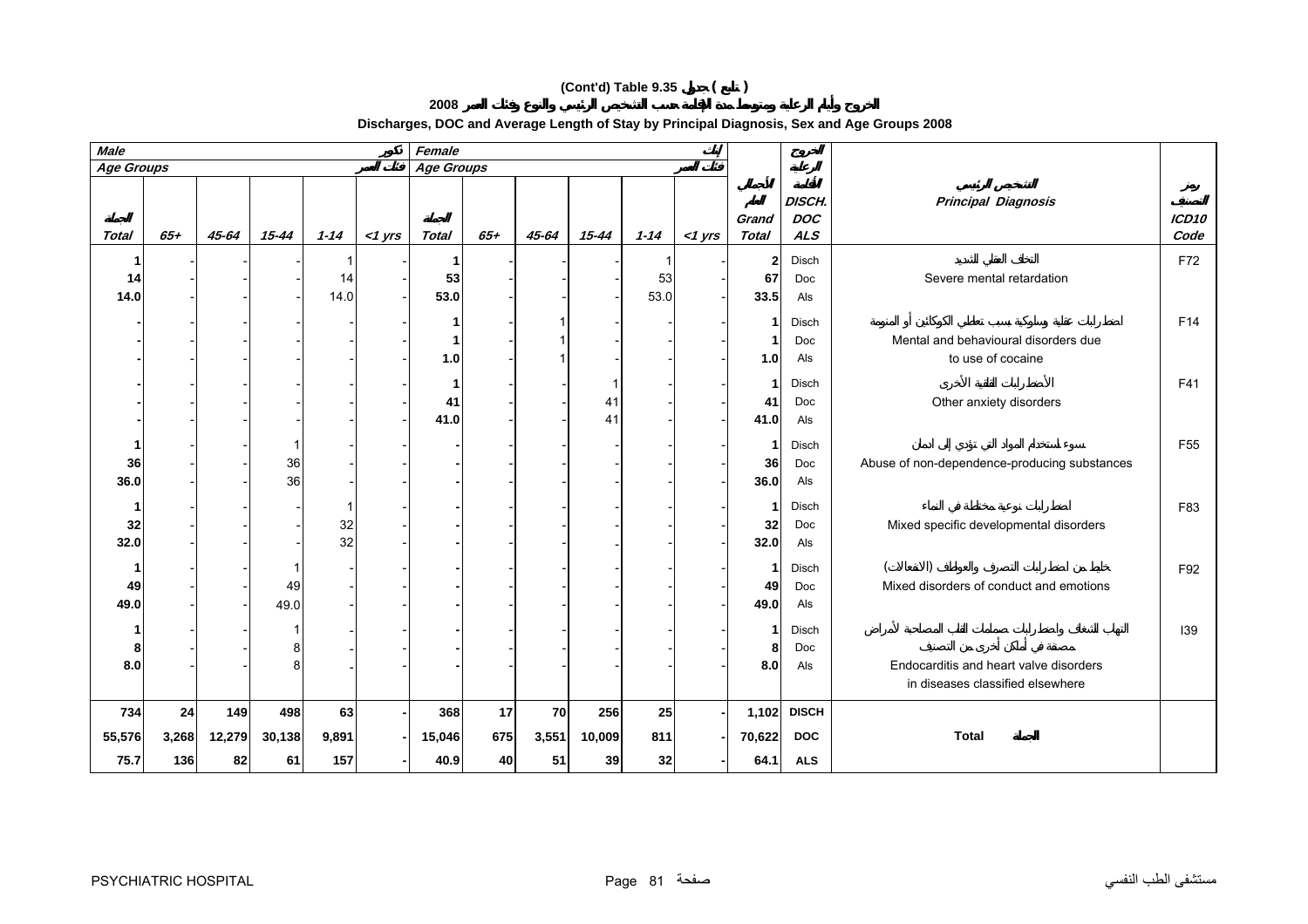# **رسم بياني 9.8 Figure الخروج حسب أعلى عشرة تشخيصات رئيسية <sup>2008</sup> Discharges by The Ten Leading Diagnosis 2008**

<span id="page-14-0"></span>